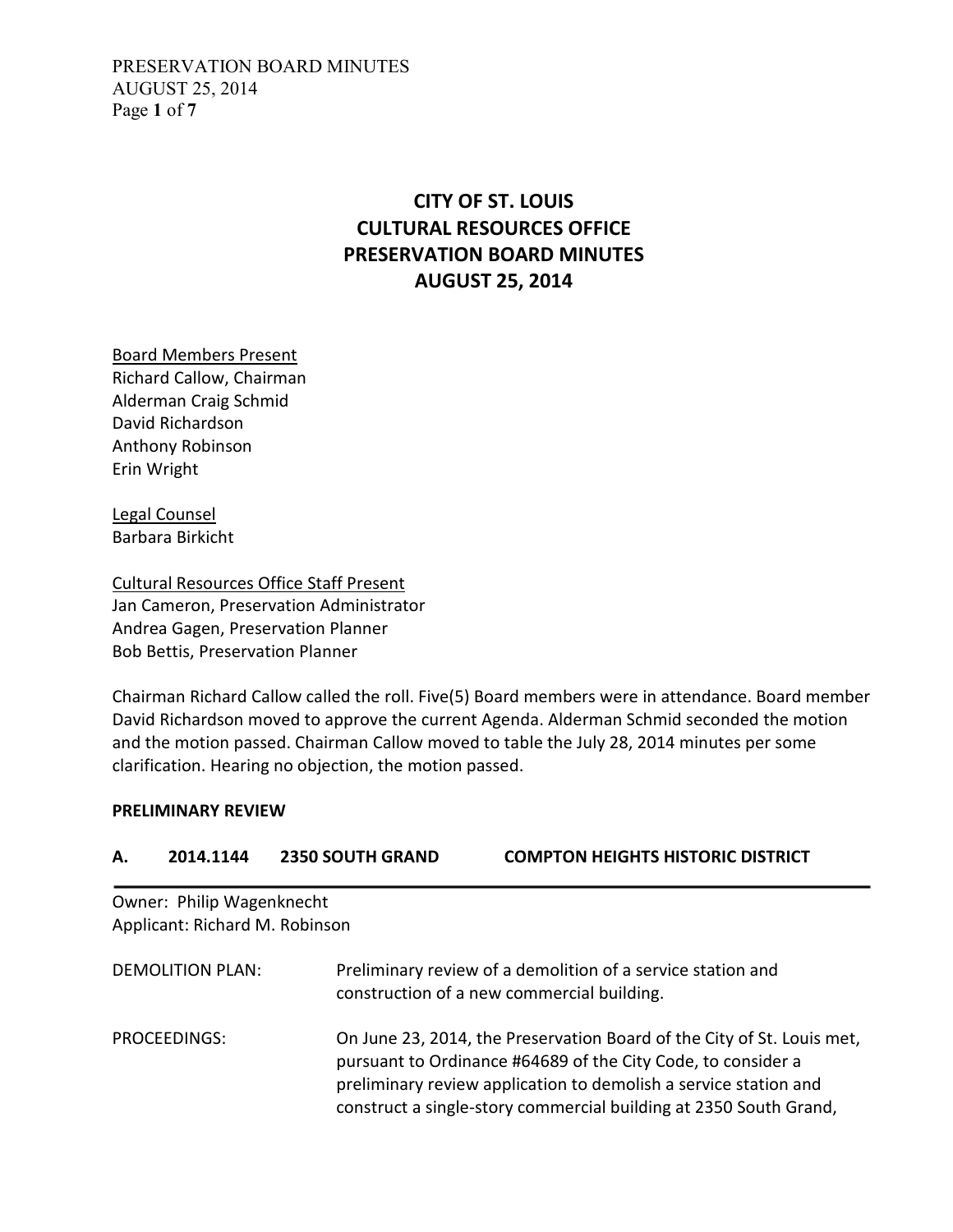### PRESERVATION BOARD MINUTES AUGUST 25, 2014 Page **2** of **7**

located in the Compton Hill Certified Local Historic District.

Board members Richard Callow (Chairman), Erin Wright, Alderman Craig Schmid, Melanie Fathman and David Richardson were present for the testimony for this agenda item. Board Member David Richardson recused himself from the item.

Bob Bettis of the Cultural Resources Office discussed the project. He stated that the proposal generally complies with the Standards for new construction in the Compton Hill Historic District. He also entered into the record letters of support for the project from the Compton Hill Neighborhood Association and the Compton Hill Reservoir Association. Mr. Bettis also entered into the record a letter opposing the project from Mark Beirn.

Richard Robinson, the owner, testified on his own behalf.

Anne Auer, of the Tower Grove East Neighborhood association testified that the neighborhood generally supports the project but would like to see the scale of the building better match the existing historic buildings along South Grand.

Brian Kolde, a resident of the Tower Grove East neighborhood, testified in support of the project

FINDINGS OF FACTS: The Preservation Board found that:

- the proposed site for construction, 2350 South Grand, is located in the Compton Hill Square Local Historic District;
- the existing building, constructed in the 1960s, is considered noncontributing to the historic district;
- the proposed project generally complies with the neighborhood standards; and that
- the building will be clad in red brick and have other architectural details to complement the historic material of the neighborhood.
- BOARD ACTION: It was the decision of the Preservation Board to grant preliminary approval to the project**,** with the stipulation that final plans and exterior details be reviewed and approved by the Cultural Resources Office to ensure compliance with the Compton Heights Historic District Standards.

The motion was made by Alderman Schmid and seconded by Ms. Fathman. The motion passed three to one with Board Member Robinson opposing the motion.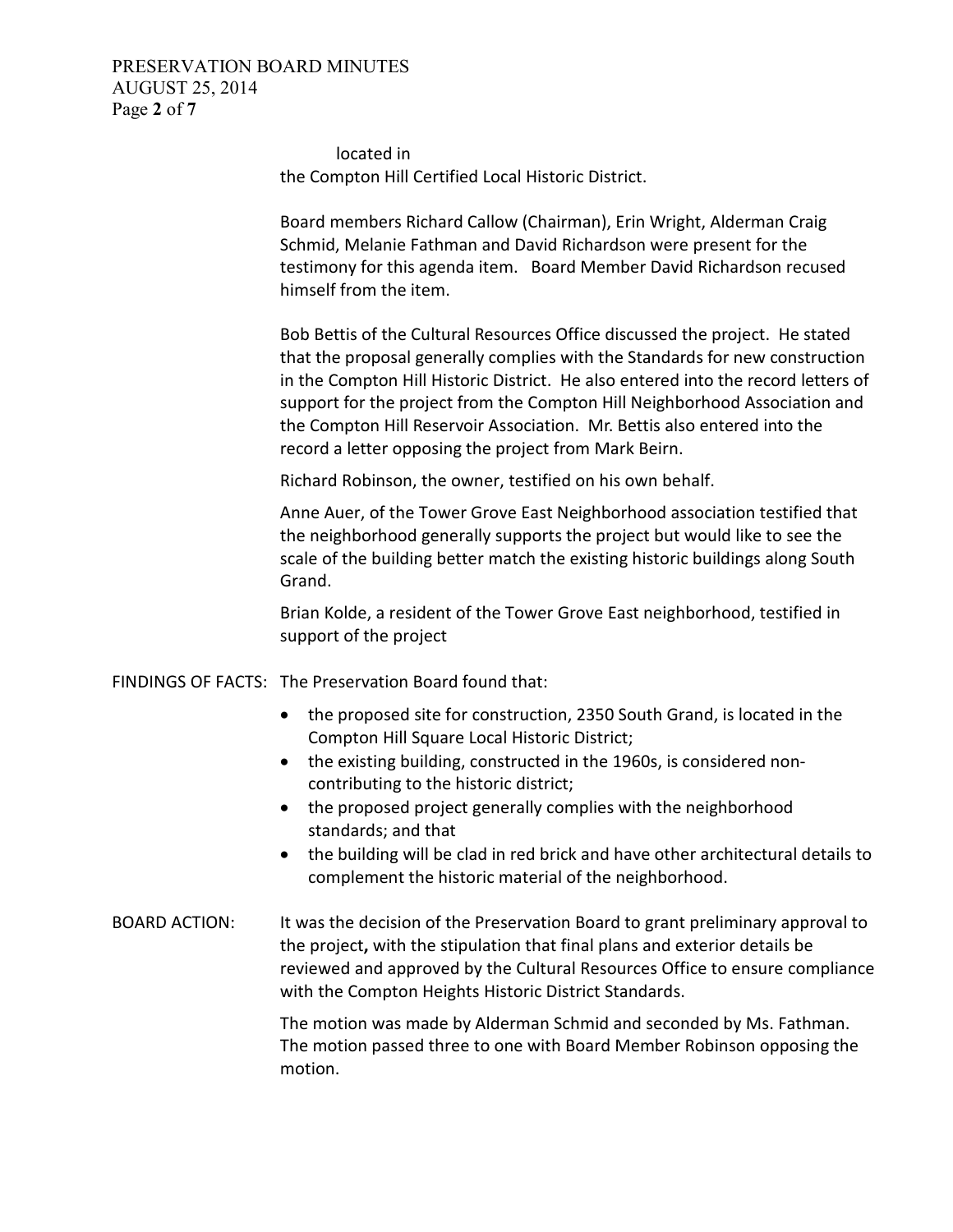#### **APPEALS OF DENIALS**

| В.           | 2014.0767                     | #46 WASHINGTON TERRACE                          | <b>KINGSBURY-WASHINGTON TERRACE</b><br><b>HISTORIC DISTRICT</b>                                                                                                                                                                                                                                                                                           |
|--------------|-------------------------------|-------------------------------------------------|-----------------------------------------------------------------------------------------------------------------------------------------------------------------------------------------------------------------------------------------------------------------------------------------------------------------------------------------------------------|
|              | Applicant: Fence & Deck Depot | Owner: Noel Q. and Barbara E. Martin            |                                                                                                                                                                                                                                                                                                                                                           |
|              | <b>RESIDENTIAL PLAN:</b>      | dark gray vinyl fence.                          | Appeal of a denial of a building permit application to install a six-foot                                                                                                                                                                                                                                                                                 |
| PROCEEDINGS: |                               | Washington Terrace submitted the appeal.        | On August 25, 2014, the Preservation Board of the City of St. Louis<br>met, pursuant to Ordinance #64689 of the City Code, to consider an<br>appeal of the Director's Denial of a building permit application to<br>install vinyl fencing at 46 Washington Terrace, in the Kingsbury-<br>Washington Terrace Local Historic District. The owners of #46    |
|              |                               | present for the testimony for this agenda item. | Board members Richard Callow, Alderman Craig Schmid, Erin Wright,<br>Melanie Fathman, David Richardson and Anthony Robinson were                                                                                                                                                                                                                          |
|              |                               | approved material for fencing in the district.  | Andrea Gagen of the Cultural Resources Office made a presentation<br>that examined the sections of City Ordinance #56581, which sets forth<br>the standards for residential rehabilitation in the Kingsbury-<br>Washington Terrace Local Historic District. She testified that the<br>project was not in compliance with the Standards as vinyl is not an |
|              |                               |                                                 | Ms. Gagen entered into the record certified copies of Ordinances<br>#64689, #64932, #56581; the Board agenda, the PowerPoint<br>presentation for 46 Washington Terrace and the building permit<br>application. A letter from the Washington Terrace Trustees deferring<br>their decision to the Cultural Resources Office was also submitted.             |
|              |                               | favor of the vinyl fence.                       | Richard Lusa of The Fence and Deck Company, the applicant, testified<br>that the vinyl fence being proposed looked like wood fencing and was<br>more durable. Michael Ward, neighbor of the owner, also testified in                                                                                                                                      |
|              | <b>FINDINGS OF FACTS:</b>     | The Preservation Board found that:              |                                                                                                                                                                                                                                                                                                                                                           |

• 46 Washington Terrace is located in the Kingsbury-Washington Terrace Historic District;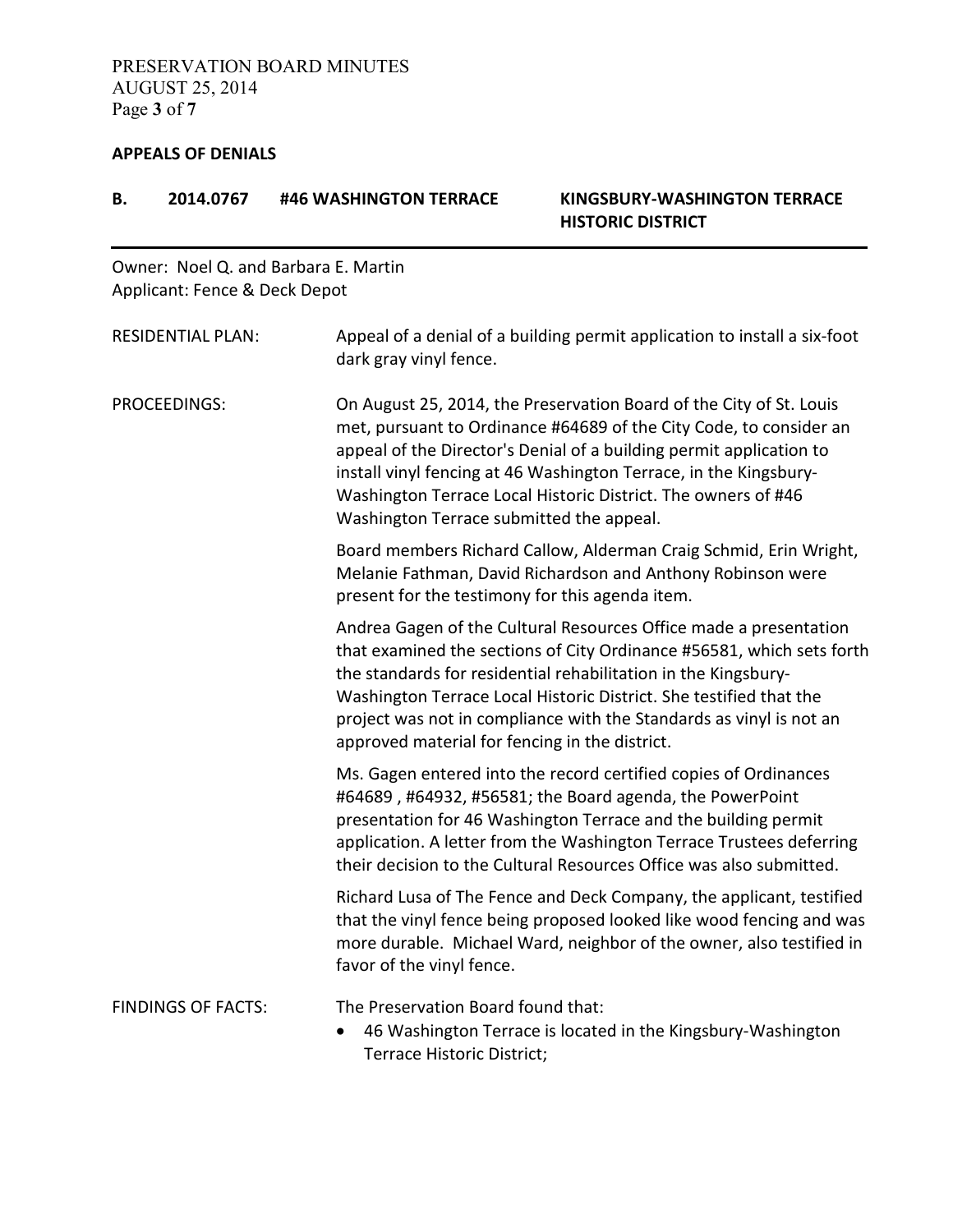|                      | the proposed fence is a 6-foot high dark grey vinyl fence. Vinyl is<br>$\bullet$<br>not an approved material for fences under the historic district<br>standards;                                                                                                                                                                                                                                                          |  |
|----------------------|----------------------------------------------------------------------------------------------------------------------------------------------------------------------------------------------------------------------------------------------------------------------------------------------------------------------------------------------------------------------------------------------------------------------------|--|
|                      | the design of the fencing is similar to the street-facing wood fence<br>$\bullet$<br>on the opposite side of the property;                                                                                                                                                                                                                                                                                                 |  |
|                      | the new fence will be visible from the street; and that                                                                                                                                                                                                                                                                                                                                                                    |  |
|                      | there is no claim of economic hardship as the vinyl fence is more<br>$\bullet$<br>expensive than a wood fence.                                                                                                                                                                                                                                                                                                             |  |
| <b>BOARD ACTION:</b> | It was the decision of the Preservation Board to uphold the Director's<br>denial of the building permit application because the installed fence<br>does not comply with the Kingsbury-Washington Terrace Historic<br>District Standards. The motion was made by Board Member Erin<br>Wright and seconded by Mr. Robinson. The motion passed with five<br>Board Members voting in favor of the motion and none opposing it. |  |

# **C. 2014.1066 4730-34 McPHERSON AVE. CENTRAL WEST END HISTORIC DISTRICT**

Owner/Applicant: Moore Acquisitions LLC

| <b>COMMERCIAL PLAN:</b> | Appeal of a denial of a building permit application to re-install two<br>decorative light fixtures on a storefront.                                                                                                                                                                                                                                                                                                                                                   |
|-------------------------|-----------------------------------------------------------------------------------------------------------------------------------------------------------------------------------------------------------------------------------------------------------------------------------------------------------------------------------------------------------------------------------------------------------------------------------------------------------------------|
| PROCEEDINGS:            | On August 25, 2014, the Preservation Board of the City of St. Louis<br>met, pursuant to Ordinance #64689 of the City Code, to consider an<br>appeal of the Director's Denial of a building permit application to<br>install non-compliant lighting at 4730 McPherson, in the Central West<br>End Local Historic District. The owner submitted the application and<br>the appeal.                                                                                      |
|                         | Board members Richard Callow, Alderman Craig Schmid, Erin Wright,<br>Melanie Fathman David Richardson, and Anthony Robinson were<br>present for the testimony for this agenda item.                                                                                                                                                                                                                                                                                   |
|                         | Bob Bettis of the Cultural Resources Office made a presentation that<br>examined the sections of City Ordinance #69423, which sets forth the<br>standards for residential rehabilitation in the Central West End<br>Local Historic District. He testified that the project was not in<br>compliance with the Standards as the proposed lighting is out of scale<br>with building, and the installed bracket mounts have damaged the<br>terra-cotta of the storefront. |
|                         | Mr. Bettis entered into the record certified copies of Ordinances                                                                                                                                                                                                                                                                                                                                                                                                     |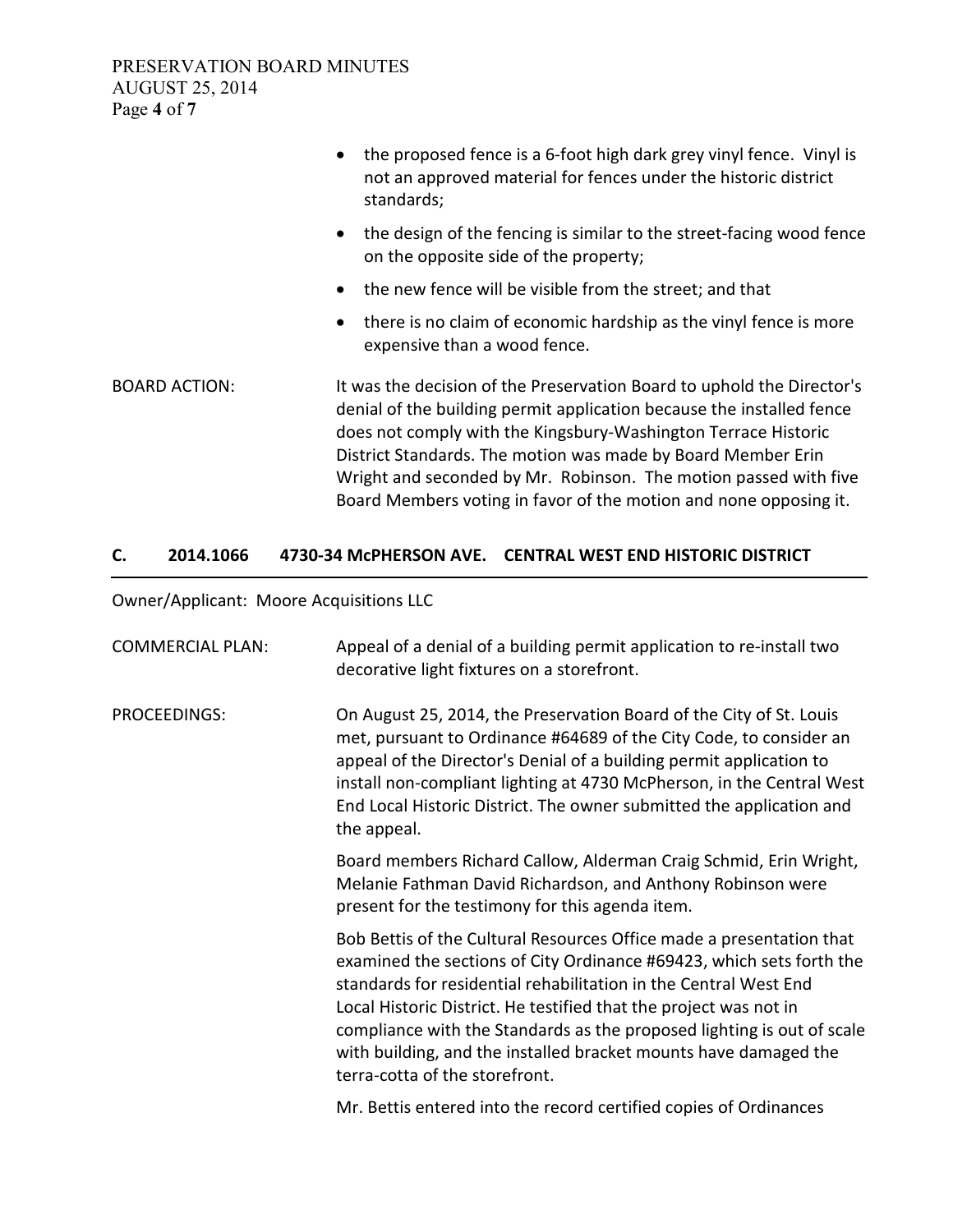### PRESERVATION BOARD MINUTES AUGUST 25, 2014 Page **5** of **7**

|                           | #64689, as amended by #64932 and #69423; the Board agenda and<br>the PowerPoint presentation for 4730 McPherson; and the building<br>permit application.                                                                                                                                                                                                                                                          |  |
|---------------------------|-------------------------------------------------------------------------------------------------------------------------------------------------------------------------------------------------------------------------------------------------------------------------------------------------------------------------------------------------------------------------------------------------------------------|--|
|                           | Ken Fowler, representing the owner, testified that the owner feels that<br>the light fixtures are appropriate in scale and design and submitted<br>into evidence photographs of other light fixtures in the Central West<br>End.                                                                                                                                                                                  |  |
|                           | William Siebert, representing the Central West End Planning and<br>Development Committee, testified in support of the staff<br>recommendation.                                                                                                                                                                                                                                                                    |  |
| <b>FINDINGS OF FACTS:</b> | The Preservation Board found that:                                                                                                                                                                                                                                                                                                                                                                                |  |
|                           | 4730 McPherson is located in the Central West End Historic<br>$\bullet$<br>District;                                                                                                                                                                                                                                                                                                                              |  |
|                           | the proposed light fixtures are out of scale with the building's front<br>$\bullet$<br>façade;                                                                                                                                                                                                                                                                                                                    |  |
|                           | the fixtures are not of appropriate period styling and conceal<br>$\bullet$<br>terracotta detailing; and                                                                                                                                                                                                                                                                                                          |  |
|                           | the mounting brackets required for the size and weight of the<br>$\bullet$<br>fixtures have damaged the decorative terra cotta.                                                                                                                                                                                                                                                                                   |  |
| <b>BOARD ACTION:</b>      | It was the decision of the Preservation Board to uphold the Director's<br>denial of the building permit application because the light fixtures do<br>not comply with the Central West End Historic District Standards. The<br>motion was made by Board Member Melanie Fathman and seconded<br>by Mr. Richardson. The motion passed with five Board Members<br>voting in favor of the motion and none opposing it. |  |

### **D. 2014.0928 1845 NORTH MARKET ST. CLEMENS HOUSE-COLUMBIA BREWERY NATIONAL REGISTER DISTRICT**

Owner/Applicant: Willie & Kellie Swinney

DEMOLITION PLAN: Appeal of a denial of a demolition permit application to demolish a two-story brick residential building. PROCEEDINGS: On August 25, 2014, the Preservation Board of the City of St. Louis met, pursuant to Ordinance #64689 of the City Code, to consider an appeal of the Director's denial of a demolition application for 1845 North Market, located in the Clemens House-Columbia Brewery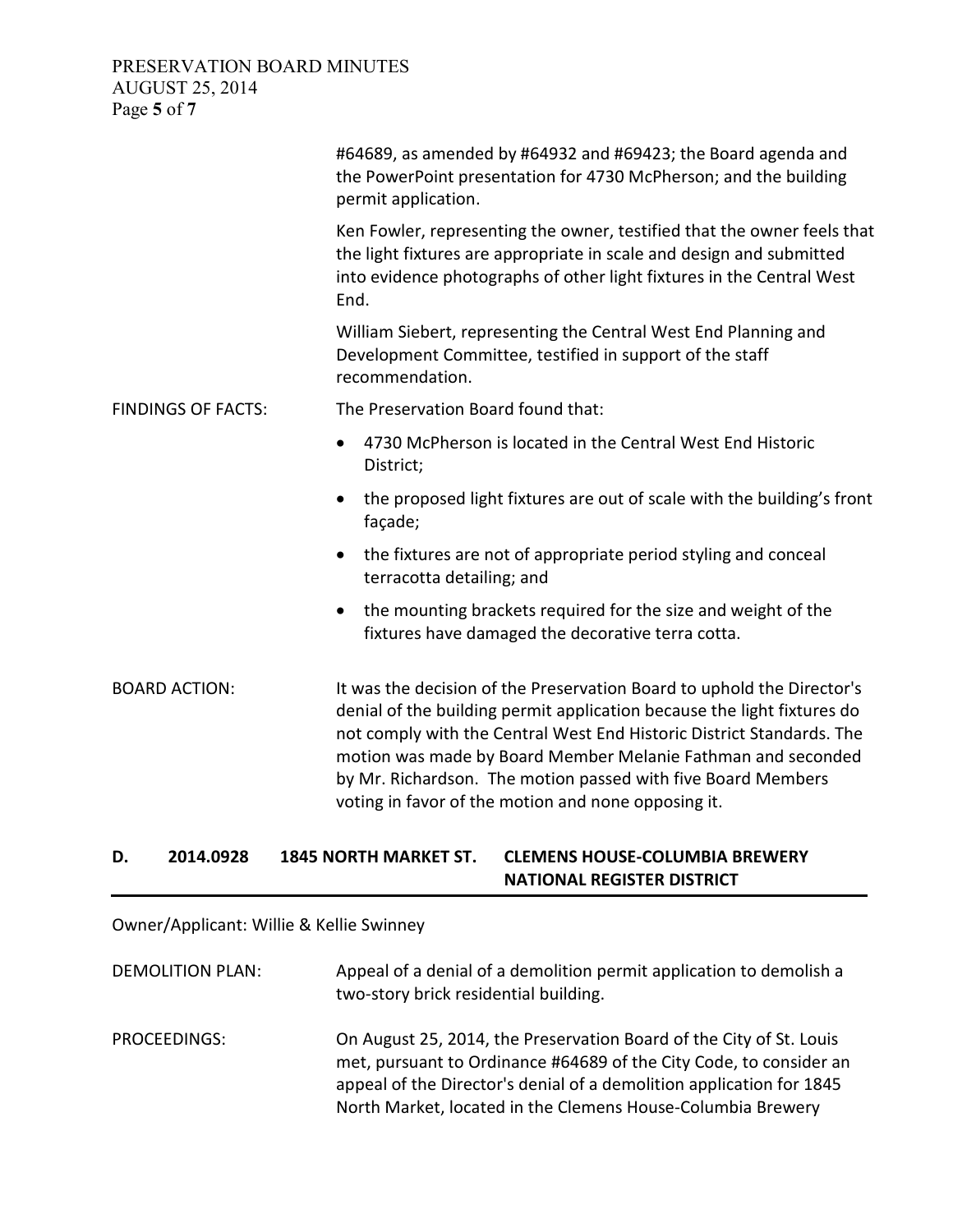### PRESERVATION BOARD MINUTES AUGUST 25, 2014 Page **6** of **7**

National Register District.

Board members Richard Callow (Chairman), Melanie Fathman, Alderman Craig Schmid, Anthony Robinson, Erin Wright and David Richardson were present for the testimony for this agenda item.

Bob Bettis, of the Cultural Resources Office, introduced into the record certified copies of Ordinance #64689 as amended by Ordinance #64932 and Ordinance #64832; his presentation and PowerPoint and the Board's agenda. He then made a presentation that examined the requirements of Ordinance 64689, Part  $X -$  Demolition Reviews, which states that for buildings within a Preservation Review District, the Preservation Board shall consider specific criteria when assessing whether a demolition should be approved. Mr. Bettis testified that the building was a Merit structure, but is no longer a contributing resource to the Clemens House Columbia Brewery National Register district; he stated that it appeared Sound under the definition of the ordinance although there are obvious sign of deferred maintenance. He also stated that historic tax credits were available for its rehabilitation due to the extreme loss of the historic fabric along this stretch of North Market which has lost its context. Ordinance #64689 states that the demolition of Merit or Qualifying Structures shall not be approved except in unusual circumstances.

Kellie and Willie Swinney, owners of the building, were present for the meeting but did not testify.

#### FINDINGS OF FACTS: The Preservation Board found that:

- 1845 North Market is a contributing resource to the Clemens House-Columbia Brewery National Register Historic District; it is a Merit building under the definition of Ordinance #64689.;
- the building stands in a portion of the National Register district that no longer has historic integrity and is not in a Preservation Review District;
- the building appears to be in sound condition although it exhibits the deferred maintenance and repair;
- state and/or federal historic tax credits are available to assist in the funding of a rehabilitation project; however, the potential rehabilitation of this building on a street of new houses of different setback and scale is unlikely;
- a significant loss of historic character through demolition of the North Market block-front took place between 1988 and 2004;